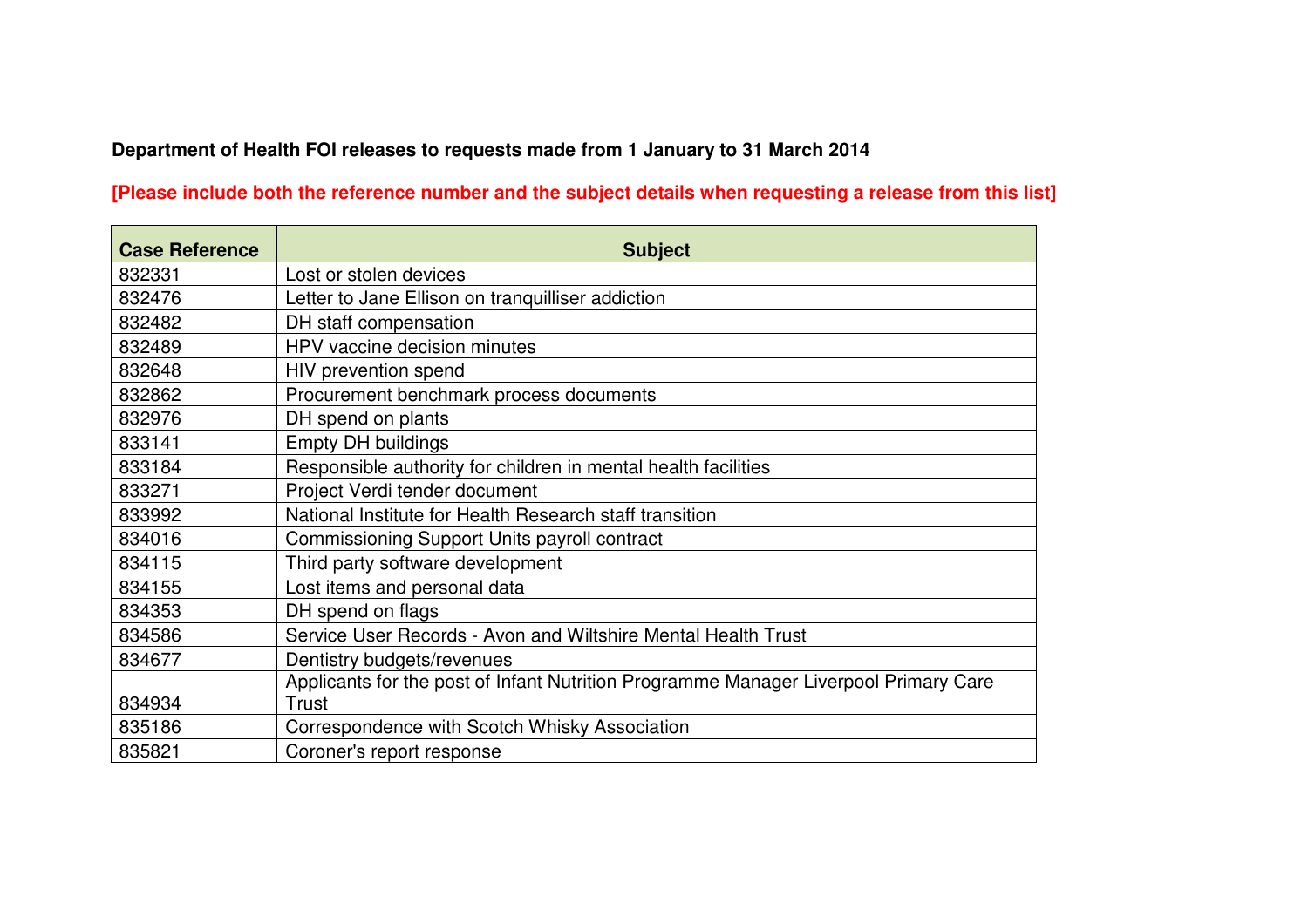| 836278 | <b>NHS Partners communications</b>                                     |
|--------|------------------------------------------------------------------------|
| 836513 | Correspondence with Mazars on pension case                             |
| 836812 | IT database software details                                           |
| 836870 | Correspondence on plain packaging review                               |
| 836872 | Correspondence with British American Tobacco on plain packaging review |
| 837000 | Community pharmacy review tender                                       |
| 837101 | Expenditure on contractors                                             |
| 837108 | Whistleblowing Helpline use details                                    |
| 837362 | Correspondence with Harley Group                                       |
| 837391 | <b>DH IT Failures</b>                                                  |
| 837589 | HSG(94)27 applicability to Foundation Trusts                           |
| 837618 | Whistleblowing Helpline call data                                      |
| 838122 | Pathogen Committee meeting minutes                                     |
| 838219 | SofS meetings with GlaxoSmithKline                                     |
| 838534 | EU payments for treatment of foreign nationals                         |
| 838547 | Capital underspend details                                             |
| 838551 | Administration cost details                                            |
| 838621 | Non-departmental public body expenditure increase                      |
| 838781 | Data losses and privacy breaches                                       |
| 838784 | <b>B</b> Strep testing letter                                          |
| 838786 | <b>Byelaws confirmed by SofS</b>                                       |
| 838834 | North West London Clinical Research Network transition plan            |
| 838902 | Cost management, project management and consulting fees                |
| 839173 | Appointment of medical practitioners                                   |
| 839362 | DH ICT operating system breakdown                                      |
| 839863 | Adrenaline pen withdrawal                                              |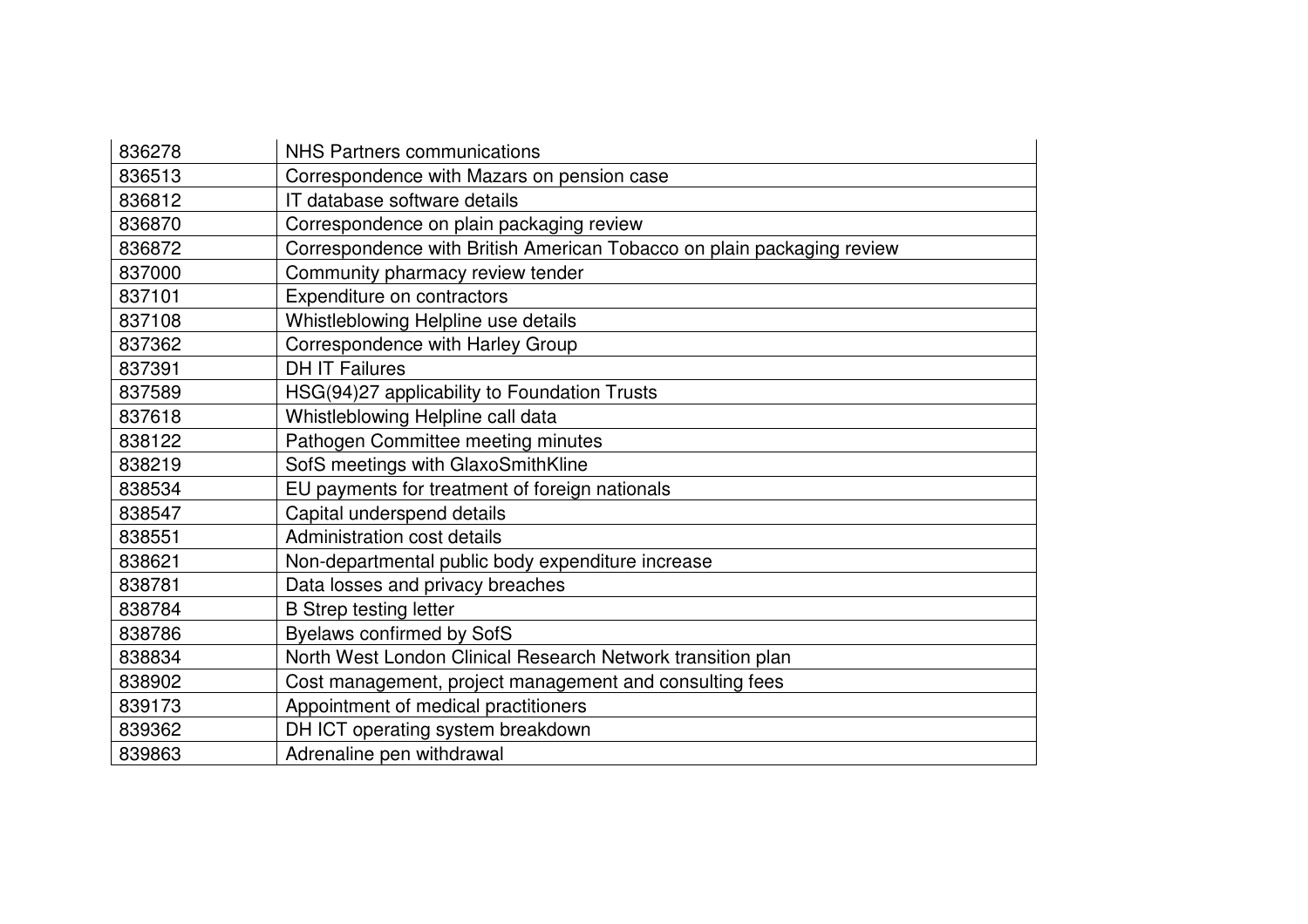| 839934 | Shredding contract details                                         |
|--------|--------------------------------------------------------------------|
| 839959 | Whistleblowing advice line call number                             |
| 840135 | Reconfiguration of NHS trusts                                      |
| 840204 | Midwifery training prior to 2010                                   |
| 840777 | Integrated Trust Finance Facility funding requests                 |
| 841049 | Eurojust meeting transcript release                                |
| 841124 | DH Property equipment                                              |
| 841130 | Bonus payments                                                     |
| 841533 | <b>Ground F Abortion statistics</b>                                |
| 841665 | Correspondence unit lines on care.data                             |
| 841879 | DH staff turnover                                                  |
| 842814 | Stuart Rose mentor role pay/correspondence                         |
| 842927 | Data Protection Act requests performance statistics                |
| 843079 | ATOS call costs                                                    |
| 843080 | Estates Director meetings/emails/appraisals                        |
| 843084 | Hospital food postcards received by DH                             |
| 843153 | Saturated fat pledge documents                                     |
| 843190 | Ministerial meetings with private healthcare / DH stationery spend |
| 843193 | Average pay of GP                                                  |
| 843320 | Payroll services contracts for NHS England                         |
| 843466 | Avon and Wiltshire Mental Health Trust                             |
| 843478 | Broadmoor report (1988)                                            |
| 843480 | Visits to primary care                                             |
| 843487 | Minutes of a meeting with care home providers                      |
| 843969 | Bury Primary Care Trust cataract operation criteria                |
| 843981 | <b>DH ICT Provision</b>                                            |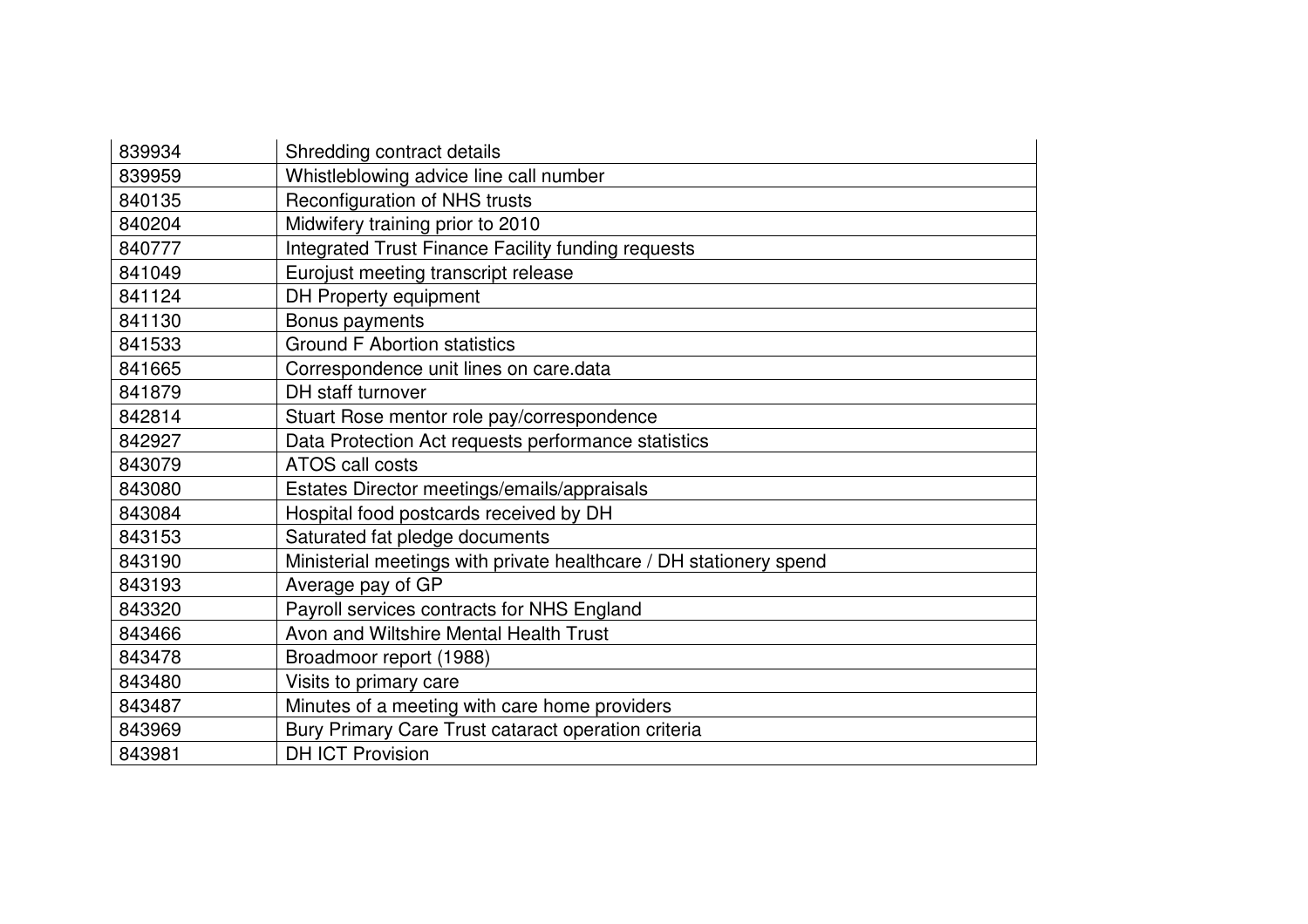| 844085 | Stats on babies with drug dependency                                               |
|--------|------------------------------------------------------------------------------------|
| 845239 | Prison drug treatment spend                                                        |
| 845669 | <b>Fast Stream exit policy</b>                                                     |
| 845811 | Correspondence on Select Committee inquiry on tobacco smuggling                    |
| 845823 | Whistleblowing numbers/actions                                                     |
| 846383 | <b>NHS Acute Hospital Incomes</b>                                                  |
| 846404 | Health and wellbeing programme spend                                               |
| 846405 | DH integrated scorecard                                                            |
| 846411 | Number of Abortions in 2013                                                        |
| 846811 | Staff laptop provision                                                             |
| 847045 | Correspondence with Smokefree South West                                           |
| 847169 | Attendance at David Nicholson's retirement party                                   |
| 847487 | Food Standards Agency Chair Tender                                                 |
| 847716 | Revenue generated from prescriptions                                               |
| 848148 | Legal spend (2012 - 2013)                                                          |
| 848400 | Minister Mental Health Trust visits                                                |
| 848594 | Responsibility Deal Alcohol Network resignation letters                            |
| 848882 | National Institute for Health and Care Excellence communications on drug rationing |
| 848977 | Management consultancy spend/telecare correspondence                               |
| 849022 | NHS budget proportion spent on private sector                                      |
| 849025 | Neknominate response/alcohol abuse in young people                                 |
| 849903 | NHS Property Services/Primary Care Trust Redundancies                              |
| 850227 | Disclosure of contractor tax non-compliance                                        |
| 850606 | Spend on cars/Personalised number plates                                           |
| 850609 | Correspondence on relations between DH and Trust Development Authority             |
| 850750 | All information relating to Marie Stopes International Manchester Centre           |